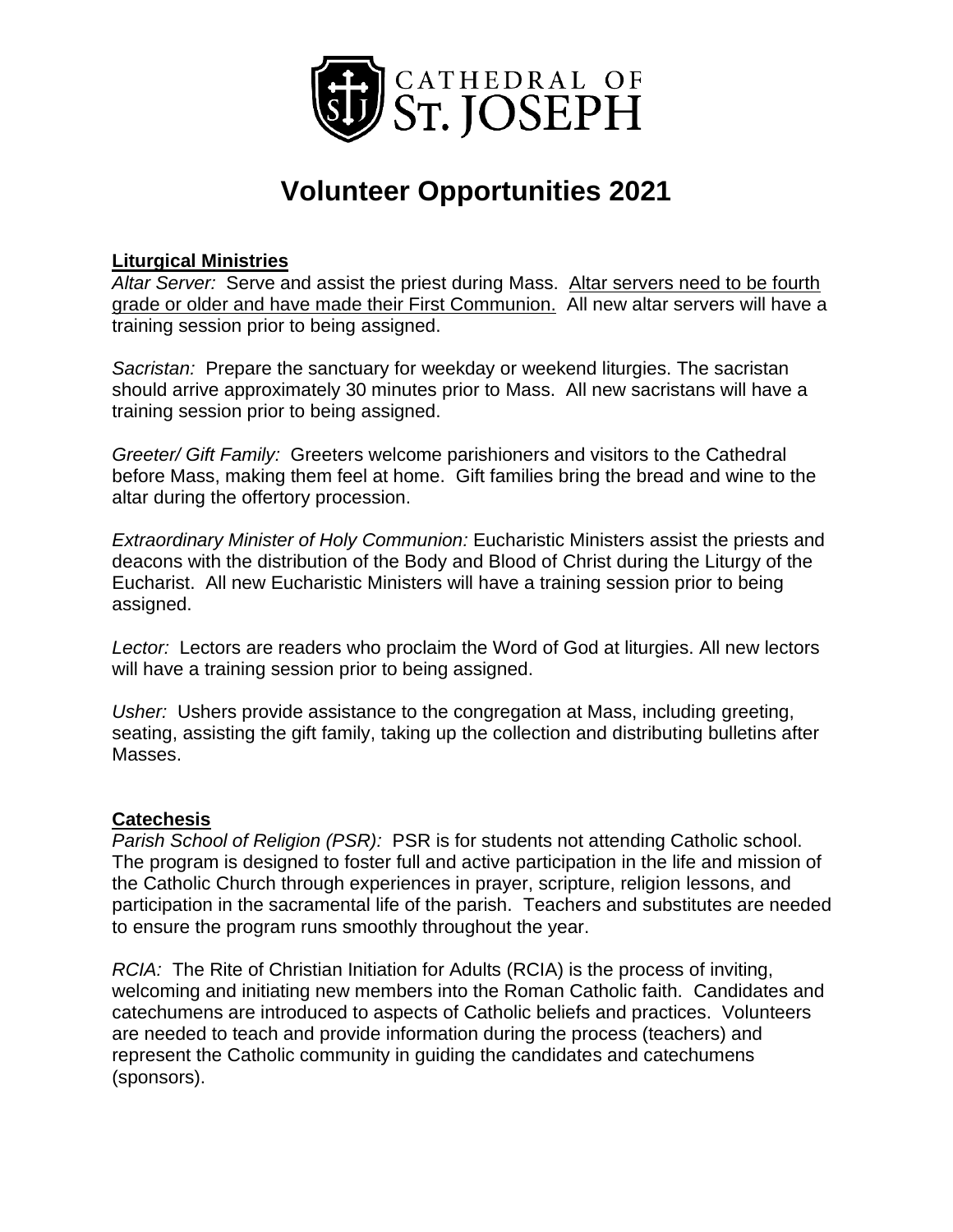## **Music Ministry**

There are several ways you can get involved with the music ministry at the Cathedral of Saint Joseph. We welcome musicians of varying voices. Opportunities consist of an Adult Contemporary Ensemble, song leader (cantor), Cathedral Choir, Hand Bell Choir, Schola and Youth Choir (new for 2021).

## **Cathedral Parish Committees**

*Bereavement Committee:* The Bereavement Committee provides concern, kindness and support to members of our parish who have experienced the death of a loved one.

*Finance Council:* The Finance Council is selected by the pastor to assist him in the administration of the goods of the Cathedral parish. If you are a CPA or hold a position in the financial sector, and you would like to be considered for a future appointment to this council, please contact our parish bookkeeper directly.

*Parish Council Candidate:* The members of the Parish Council are a consultative body who serve three-year terms from the parish at large. Together with the pastor, they assist in fostering pastoral activity at the Cathedral of St. Joseph. Meetings are generally held on the third Tuesday of each month.

*Pro-Life Committee:* The Pro-Life committee coordinates educational, pastoral, and public advocacy efforts to restore and enhance respect for human life.

*School Advisory Board Candidate:* The St. Joseph Cathedral Advisory School Board (ASB) meets monthly to review and implement policies related to the school. Nine board members are selected to three-year rotating terms. The advisory school board formulates local school policies, recommends and monitors the annual school budget and serves as a public relations body for the school. Meetings are generally held on the second Tuesday of each month.

*Stewardship Committee Candidate:* The Stewardship Committee will develop and foster a Christian community atmosphere where the mission of the Cathedral parish can be fulfilled through a total stewardship of parishioners' time, talent and treasure.

*Welcoming Committee:* The Welcoming Committee is dedicated to reaching out to newly registered families, ensuring they feel at home in our parish, and ultimately helping them to become active members at the Cathedral.

*Vocations Committee:* The mission of the Vocations Committee is to promote vocations by prayer, personal contact, and projects involving parish families, in an effort to be blessed with dedicated priests, deacons, consecrated person, and faith-filled and generous parents.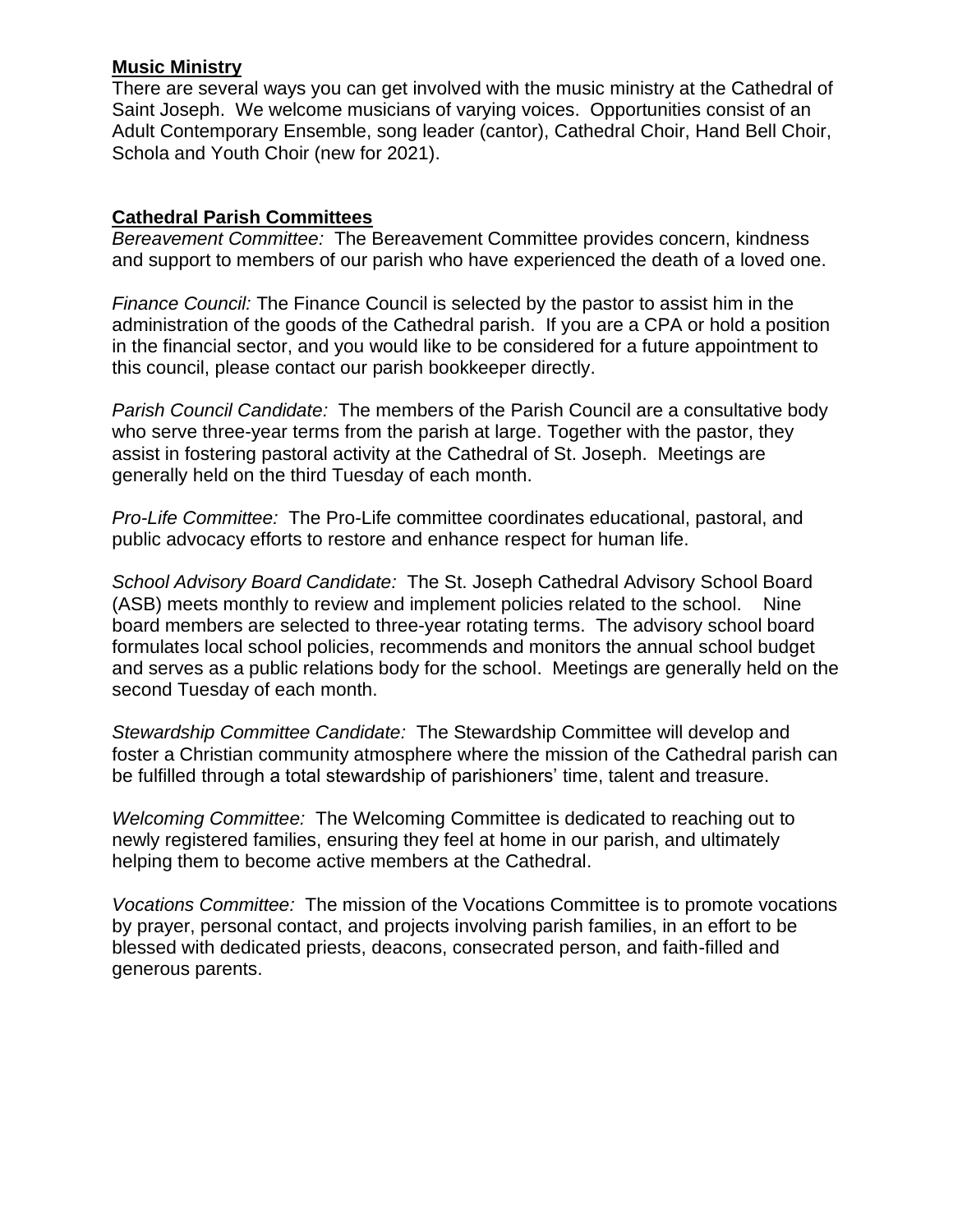## **Cathedral General**

*Altar Linens:* Volunteers who clean, press and fold the linens used for the celebration of Masses at the Cathedral. Instructions will be provided.

*Church Decorators:* This ministry assists with decorating the Cathedral for special occasions, such as episcopal liturgies, throughout the entire calendar year.

*General Labor, landscaping, maintenance & painting:* Volunteers knowledgeable in painting, carpentry, gardening, and general maintenance that help to repair or improve the parish buildings and grounds.

*Seasonal Cleaning/Decorating:* Volunteers who do seasonal cleaning and decorating of the Cathedral and Adoration chapel twice per year, for the beginning of the Christmas and Easter seasons.

*Sunday Collection Counter:* Detail-oriented volunteers who count and record the weekly collections, with annual approval by the Finance Council.

## **Cathedral Parish Prayer**

*Centering Prayer:* Members meet each Monday at 12:10 p.m. in the Cathedral Chapel for prayer and reflection. Everyone is welcome to attend.

*Rosary leader:* Lead the rosary in the Cathedral proper on a rotating schedule on Thursdays at 7:00 p.m.

*Prayer Partners:* Prayer partners will pray for one another, potentially communicate in ways such as letters, phone calls, etc, with the ultimate goal of building relationships within our parish community.

*Holy Hour/Adoration:* Eucharistic Adoration is the Catholic devotional tradition of spending prayerful time in the presence of the Blessed Sacrament. Volunteers may serve weekly or bi-weekly. The customary amount of time is one full hour per week, but shorter or longer adoration times are acceptable.

## **Cathedral Parish Office General**

*Assemble Bulletins:* Assist with weekly bulletin assembly when inserts are necessary.

*Parish Office Volunteer (general):* Support the parish office on an as needed basis. Your name will be added to our contacts when opportunities arise.

## **Cathedral Parish Service**

*Food Prep/Serving Funeral Luncheons:* Provide a covered dish and/or offer to set up/serve/clean-up at funeral luncheons.

*Special Dinners:* Volunteers are needed to set up, serve, and clean-up at special dinners such as clergy lunch before Chrism Mass, special receptions and ordinations.

*Nursing Home Outreach:* This committee will organize the Cathedral's year-round outreach plan to ensure that those who are homebound or in assisted living feel connected to their parish.